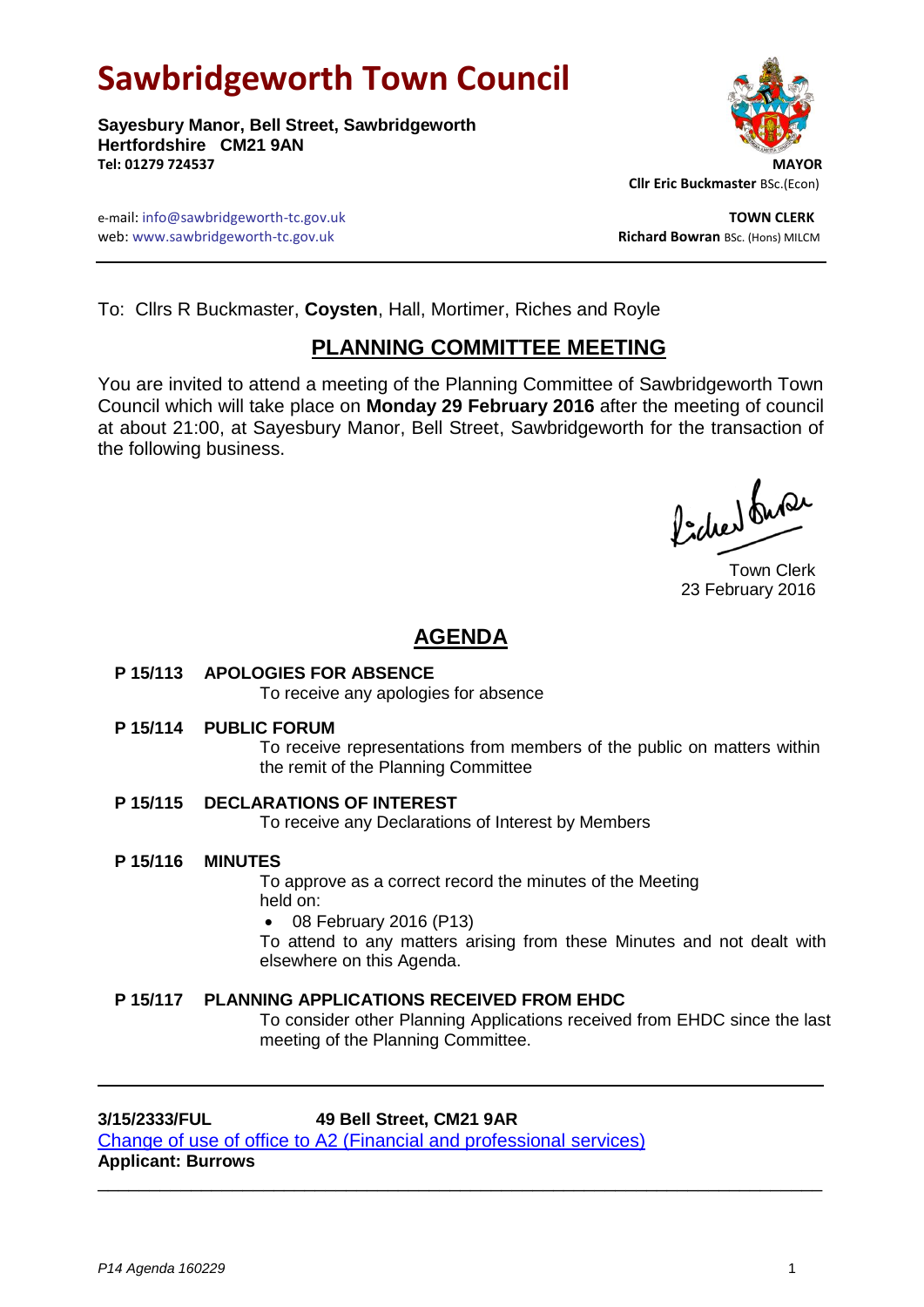| 3/16/0210/HH                          | <b>Mandevilles, Bonks Hill, CM21 9HS</b>                                                  |
|---------------------------------------|-------------------------------------------------------------------------------------------|
|                                       | Two storey side extension and single storey rear extension                                |
| <b>Applicant: Mr and Mrs M Conroy</b> |                                                                                           |
| 3/16/0216/HH                          | 4 Wychford Drive, CM21 0HA                                                                |
|                                       | Conversion of garage and erection of single storey side extension with pitched roof to    |
|                                       | form elderly parents' annexe. Addition of pitched roof to garage                          |
| <b>Applicant: Mr Edward J Maher</b>   |                                                                                           |
| 3/16/0238/HH                          | 4 Walnut Tree Avenue, CM21 9JR                                                            |
|                                       | Side and rear extension, loft conversion and construction of attached garage              |
| <b>Applicant: Mrs J Hinkin</b>        |                                                                                           |
| 3/16/0262/HH                          | 9 Heron Close, CM21 0BB                                                                   |
|                                       | Single storey side extension to create annexe and single storey rear extension            |
| <b>Applicant: Mr Steve Barker</b>     |                                                                                           |
| 3/16/0278/HH                          | 52 Elmwood, CM21 9NW                                                                      |
|                                       | Single storey front and rear extensions. New pitched roofs to replace existing flat roofs |
| <b>Applicant: Mr and Mrs A Stead</b>  |                                                                                           |
| 3/16/0284/HH                          | 18 Hampton Gardens, CM21 0AN                                                              |
|                                       | Addition of an orangery to the rear of the property                                       |
| <b>Applicant: Mr and Mrs Martin</b>   |                                                                                           |
| 3/16/0300/HH                          | Sevens, Spellbrook Lane West, CM23 4AY                                                    |
|                                       | Demolition of garage, rear extensions and outbuilding. Raising of roof to create first    |
|                                       | floor, hip to gable roof. Single storey rear extension and alterations to fenestration    |
| <b>Applicant: Mr D Mowbray</b>        |                                                                                           |
| 3/16/0323/HH                          | 3 Sayesbury Avenue, CM21 0ED                                                              |
| Single storey rear extension          |                                                                                           |
| <b>Applicant: Mr Hasan Device</b>     |                                                                                           |
| 3/16/0335/HH                          | 55 Gilders, CM21 0EH                                                                      |
|                                       | Demolition of detached garage. Single and two storey side extension with alterations to   |
|                                       | fenestration. (Amended scheme to approval 3/15/1410/HH)                                   |
| <b>Applicant: Mrs J Radley</b>        |                                                                                           |
|                                       |                                                                                           |

#### **P 15/118 LATE PLANNING APPLICATIONS**

To deal with Planning Applications received from EHDC following the publication of this Agenda and received before 26 February 2016.